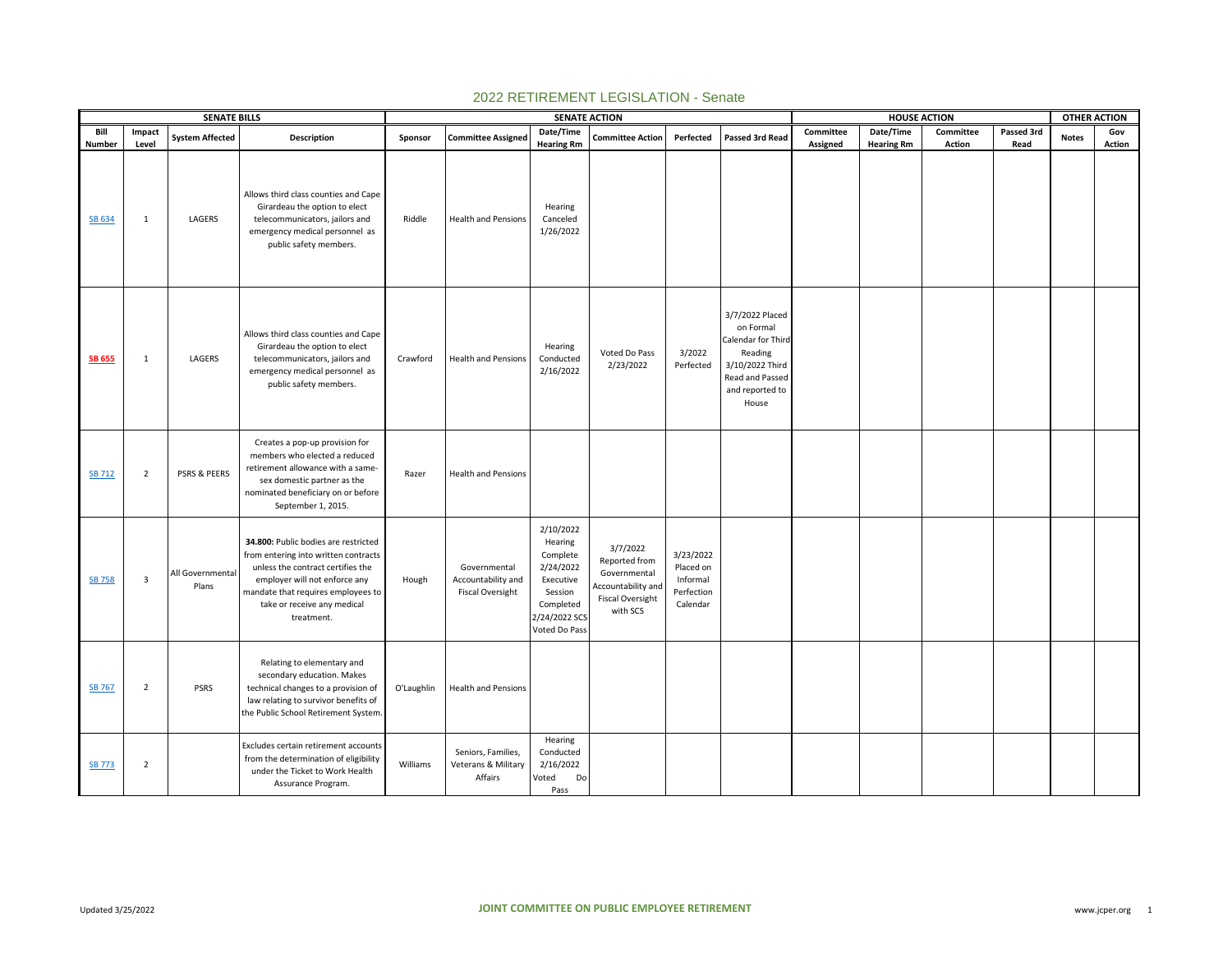| <b>SB 836</b> | 3              | All Public Defined<br><b>Benefit Plans</b> | Modifies eligibility of retirement<br>benefits resulting from membership<br>in multiple defined benefit plans<br>established by a state or local<br>retirement system.                                                                                                                                                                                | O'Laughlin | Health and Pensions                                                 |                                                                                                            |  |  |  |  |  |
|---------------|----------------|--------------------------------------------|-------------------------------------------------------------------------------------------------------------------------------------------------------------------------------------------------------------------------------------------------------------------------------------------------------------------------------------------------------|------------|---------------------------------------------------------------------|------------------------------------------------------------------------------------------------------------|--|--|--|--|--|
| <b>SB 859</b> | $\overline{2}$ | Police Protection<br>Districts             | Authorizes the establishment of<br>police protection districts. A PPD's<br>board of directors may provide for<br>pension, and retirement and other<br>employee-type fringe-benefits. If a<br>board of directors administers its<br>own retirement or benefits-related<br>plan, it must do so by a separate five-<br>member pension board of trustees. | Mosley     | Transportation,<br>Infrastructure and<br>Public Safety<br>Committee |                                                                                                            |  |  |  |  |  |
| <b>SB 871</b> | $\overline{2}$ | All Plans                                  | Modifies provisions relating to<br>income tax exemptions for certain<br>retirement benefits.                                                                                                                                                                                                                                                          | Eigel      | <b>Health and Pensions</b>                                          | Hearing<br>Conducted<br>2/16/2022<br>Executive<br>Session<br>Completed<br>2/23/2022<br>Voted<br>Do<br>Pass |  |  |  |  |  |
| <b>SB 904</b> | $\overline{2}$ | All newly created<br>private plans         | This bill provides that both a client<br>and a registered professional<br>employer organization (PEO) shall<br>each be deemed an employer for<br>purposes of sponsoring retirement<br>and welfare benefits plans for<br>covered employees.                                                                                                            | Hoskins    | Insurance and<br>Banking                                            | Hearing<br>Completed<br>3/22/2022                                                                          |  |  |  |  |  |
| <b>SB 926</b> | $\overline{2}$ | All Public Plans                           | Modifies provisions relating to ethics.<br>Modifies the pension forfeiture law.<br>Prohibits a participant of a plan who<br>is unfit for elected public office or<br>employed with the state or any local<br>government from being eligible to<br>receive any retirement benefit from<br>the plan.                                                    | Mosley     | Rules, Joint Rules,<br>Resolutions and<br>Ethics                    |                                                                                                            |  |  |  |  |  |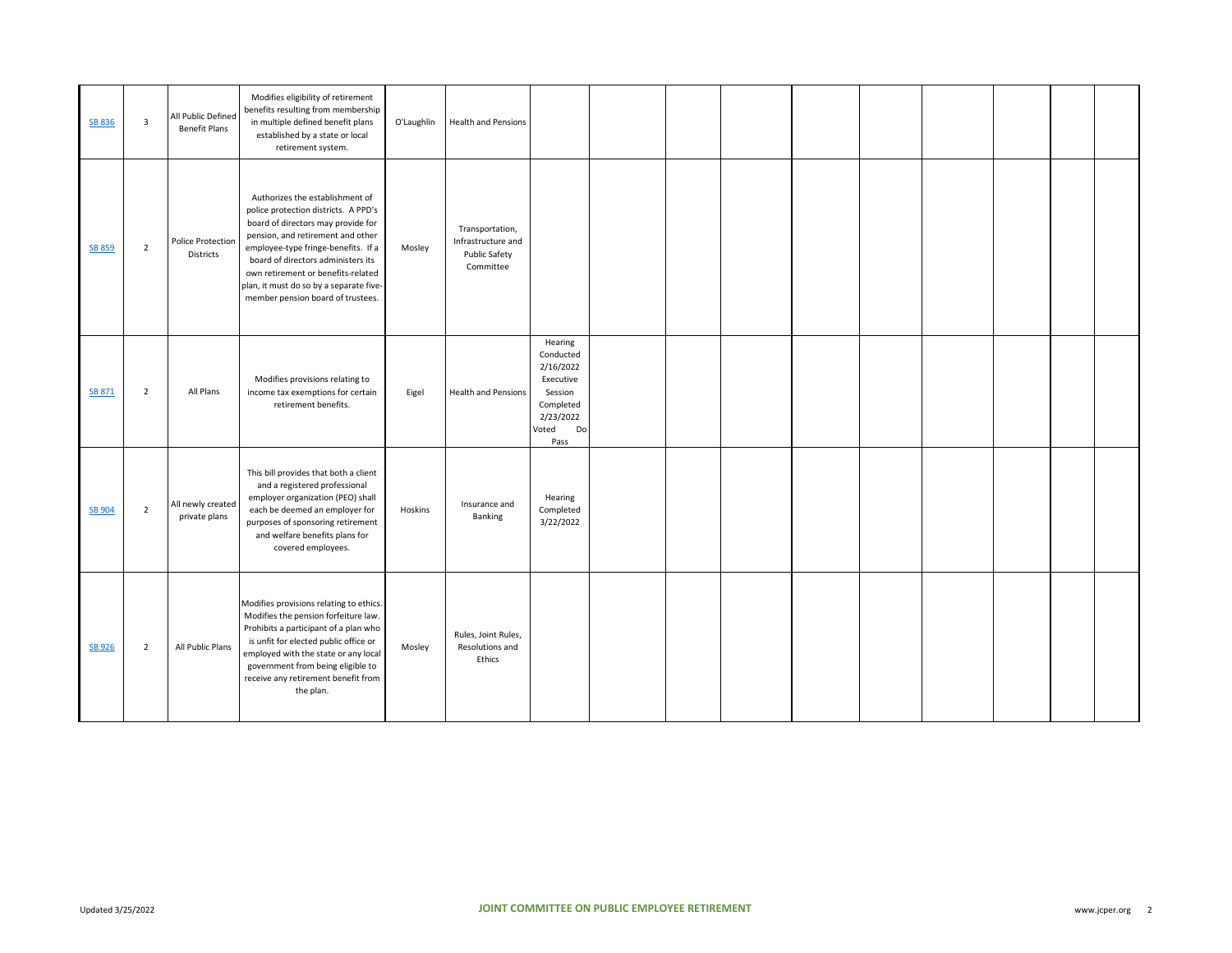| SB 999         | $\overline{\mathbf{3}}$ | PSRS & PEERS                | Modifies provisions relating to<br>teacher employment. Increases the<br>length of time, from two years to<br>four years, that a retired member<br>may work after retirement without<br>losing his or her retirement benefit<br>when a district has declared a<br>teacher/employee critical shortage.<br>Repeals the prohibition on retired<br>members being employed as a<br>superintendent under critical<br>shortage. | Gannon         | Education                          |                                                                    |  |  |                                                                                                                                                                                      |  |  |
|----------------|-------------------------|-----------------------------|-------------------------------------------------------------------------------------------------------------------------------------------------------------------------------------------------------------------------------------------------------------------------------------------------------------------------------------------------------------------------------------------------------------------------|----------------|------------------------------------|--------------------------------------------------------------------|--|--|--------------------------------------------------------------------------------------------------------------------------------------------------------------------------------------|--|--|
| SB 1036        | $\overline{\mathbf{3}}$ | Sheriffs                    | Modifies the compensation of<br>County Sheriffs                                                                                                                                                                                                                                                                                                                                                                         | Moon           | Local Government<br>and Elections  |                                                                    |  |  |                                                                                                                                                                                      |  |  |
| SB 1048        | $\overline{\mathbf{3}}$ | All Public Plans            | Prohibits public entities from<br>entering into certain contracts with<br>companies unless the contract<br>includes a written certification that<br>the company is not engaged in<br>certain activities that discriminate<br>against a firearm entity or firearm<br>trade association.                                                                                                                                  | <b>Brattin</b> | Insurance and<br>Banking           | Hearing<br>Scheduled<br>3/29/2022<br>SCR <sub>1</sub><br>$1:00$ pm |  |  |                                                                                                                                                                                      |  |  |
| SB 1053        | $\overline{2}$          | <b>MPERS</b>                | Modifies the terms of the elected<br>members of the MoDOT and<br>Highway Patrol Employees'<br>Retirement System board of<br>trustees.                                                                                                                                                                                                                                                                                   |                | Bernskoetter   Health and Pensions |                                                                    |  |  |                                                                                                                                                                                      |  |  |
| SB 1054        | $\overline{4}$          | Sheriffs'                   | Establishes a new funding<br>mechanism for the Sheriffs'<br>Retirement System.                                                                                                                                                                                                                                                                                                                                          | Bernskoetter   | <b>Health and Pensions</b>         |                                                                    |  |  |                                                                                                                                                                                      |  |  |
| SB 1062        | $\overline{\mathbf{3}}$ | MOSERS and<br><b>MPERS</b>  | Requires the MOSERS and MPERS<br>boards of trustees to establish a buy-<br>out program for terminated vested<br>members by January 1, 2023. Such<br>members may make a one-time<br>election to receive a lump sum<br>payment equal to sixty percent of<br>the present value of their deferred<br>annuity, or a greater percentage, if<br>determined by the board.                                                       | Crawford       | <b>Health and Pensions</b>         |                                                                    |  |  | $1 = No$ impact on retirement benefit<br>2 = No substantial proposed change<br>3 = May constitute a substantial proposed change<br>4 = Does constitute a substantial proposed change |  |  |
| SB 1098        | $\overline{\mathbf{3}}$ | Al Public School<br>Systems | Modifies the salary for permanent<br>contract teachers for all public school<br>systems. This provision does not<br>apply to St. Louis City.                                                                                                                                                                                                                                                                            | Burlison       | Education                          |                                                                    |  |  |                                                                                                                                                                                      |  |  |
| <b>SB 1125</b> | $\mathbf{1}$            | <b>Private Entities</b>     | Establishes the Missouri Workplace<br>Retirement Savings Plan that private<br>business entities may join.                                                                                                                                                                                                                                                                                                               | Arthur         | <b>Health and Pensions</b>         |                                                                    |  |  |                                                                                                                                                                                      |  |  |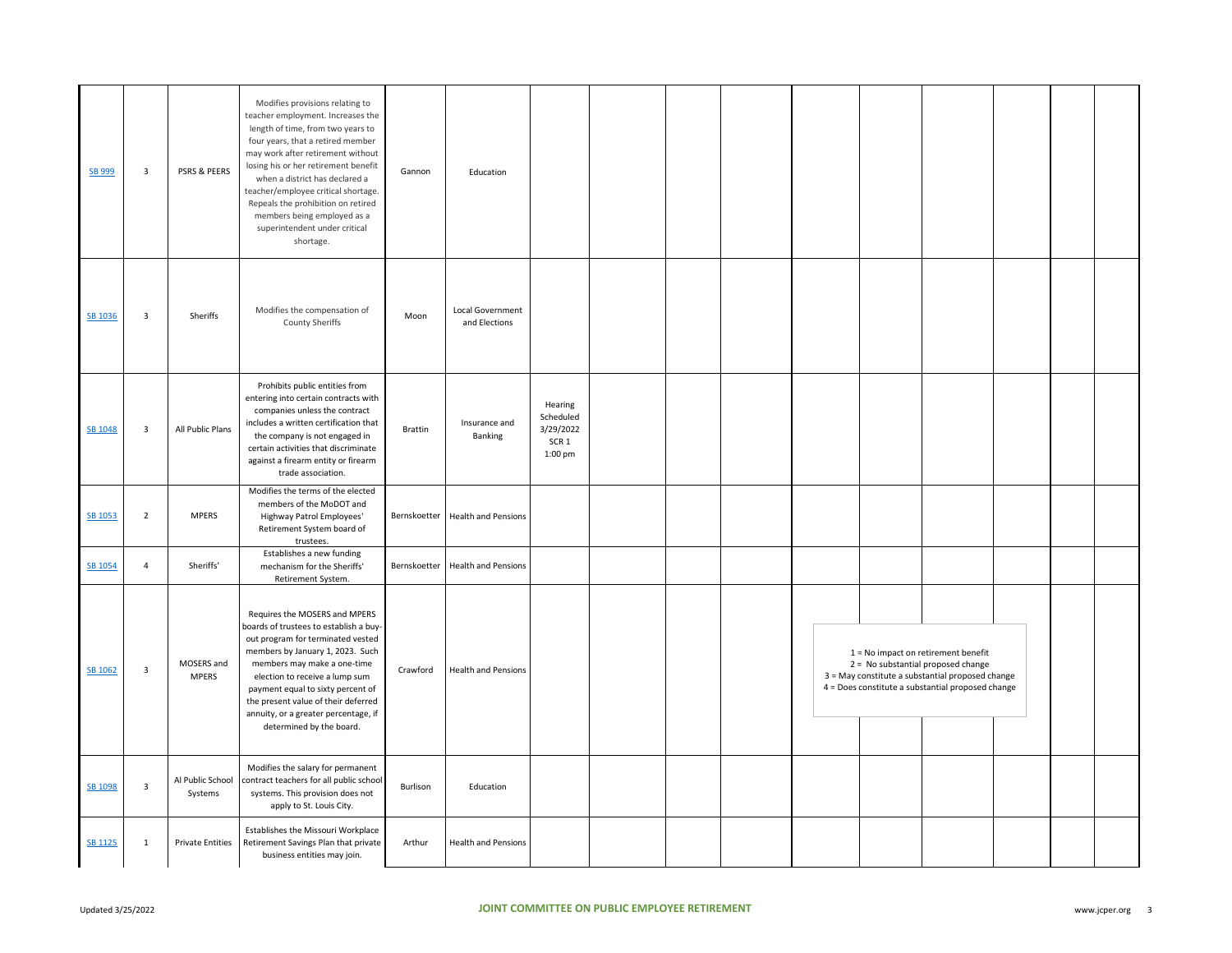|                |                         |                         | This act allows uniformed members                                                                                                                                                                                                                                                             |              |                                   |                                   |  |  |  |  |  |
|----------------|-------------------------|-------------------------|-----------------------------------------------------------------------------------------------------------------------------------------------------------------------------------------------------------------------------------------------------------------------------------------------|--------------|-----------------------------------|-----------------------------------|--|--|--|--|--|
| <b>SB 1155</b> | $\overline{\mathbf{3}}$ | <b>MPERS</b>            | of the Missouri State Highway Patrol<br>covered by the 2011 Tier to be<br>eligible for BackDROP.                                                                                                                                                                                              |              | Luetkemeyer   Health and Pensions |                                   |  |  |  |  |  |
| SB 1171        | $\overline{\mathbf{3}}$ | All Plans               | The act also prohibits any limited<br>liability company or corporation from<br>being discriminated against or given<br>preferential treatment based on an<br>environmental, social and<br>governance score, as defined in the<br>act.                                                         | Moon         | Small Business and<br>Industry    | Hearing<br>Completed<br>3/22/2022 |  |  |  |  |  |
| SB 1213        | $\overline{2}$          | <b>Private Entities</b> | Establishes the Missouri Workplace<br>Retirement Savings Plan that private<br>business entities may join.                                                                                                                                                                                     | Crawford     |                                   |                                   |  |  |  |  |  |
| SB 1239        | $\overline{\mathbf{3}}$ | All Plans               | Any retirement system established<br>by the state or any political<br>subdivision are prohibited from<br>contracting with or investing in<br>individuals, partnerships,<br>corporations, or other legal entities<br>investing or doing business with<br>Russia.                               | Rizzo        |                                   |                                   |  |  |  |  |  |
| <b>SJR 54</b>  | $\overline{\mathbf{3}}$ | Sheriffs'               | This proposed constitutional<br>amendment, if approved by the<br>voters, provides that a fee of three<br>dollars, in addition to other fees as<br>may be imposed by the laws of this<br>state, shall be imposed on the initial<br>filing of any criminal case in the<br>courts of this state. | Bernskoetter |                                   |                                   |  |  |  |  |  |
|                |                         |                         |                                                                                                                                                                                                                                                                                               |              |                                   |                                   |  |  |  |  |  |
|                |                         |                         |                                                                                                                                                                                                                                                                                               |              |                                   |                                   |  |  |  |  |  |
|                |                         |                         |                                                                                                                                                                                                                                                                                               |              |                                   |                                   |  |  |  |  |  |
|                |                         |                         |                                                                                                                                                                                                                                                                                               |              |                                   |                                   |  |  |  |  |  |
|                |                         |                         |                                                                                                                                                                                                                                                                                               |              |                                   |                                   |  |  |  |  |  |
|                |                         |                         |                                                                                                                                                                                                                                                                                               |              |                                   |                                   |  |  |  |  |  |
|                |                         |                         |                                                                                                                                                                                                                                                                                               |              |                                   |                                   |  |  |  |  |  |
|                |                         |                         |                                                                                                                                                                                                                                                                                               |              |                                   |                                   |  |  |  |  |  |
|                |                         |                         |                                                                                                                                                                                                                                                                                               |              |                                   |                                   |  |  |  |  |  |
|                |                         |                         |                                                                                                                                                                                                                                                                                               |              |                                   |                                   |  |  |  |  |  |
|                |                         |                         |                                                                                                                                                                                                                                                                                               |              |                                   |                                   |  |  |  |  |  |
|                |                         |                         |                                                                                                                                                                                                                                                                                               |              |                                   |                                   |  |  |  |  |  |
|                |                         |                         |                                                                                                                                                                                                                                                                                               |              |                                   |                                   |  |  |  |  |  |
|                |                         |                         |                                                                                                                                                                                                                                                                                               |              |                                   |                                   |  |  |  |  |  |
|                |                         |                         |                                                                                                                                                                                                                                                                                               |              |                                   |                                   |  |  |  |  |  |
|                |                         |                         |                                                                                                                                                                                                                                                                                               |              |                                   |                                   |  |  |  |  |  |
|                |                         |                         |                                                                                                                                                                                                                                                                                               |              |                                   |                                   |  |  |  |  |  |
|                |                         |                         |                                                                                                                                                                                                                                                                                               |              |                                   |                                   |  |  |  |  |  |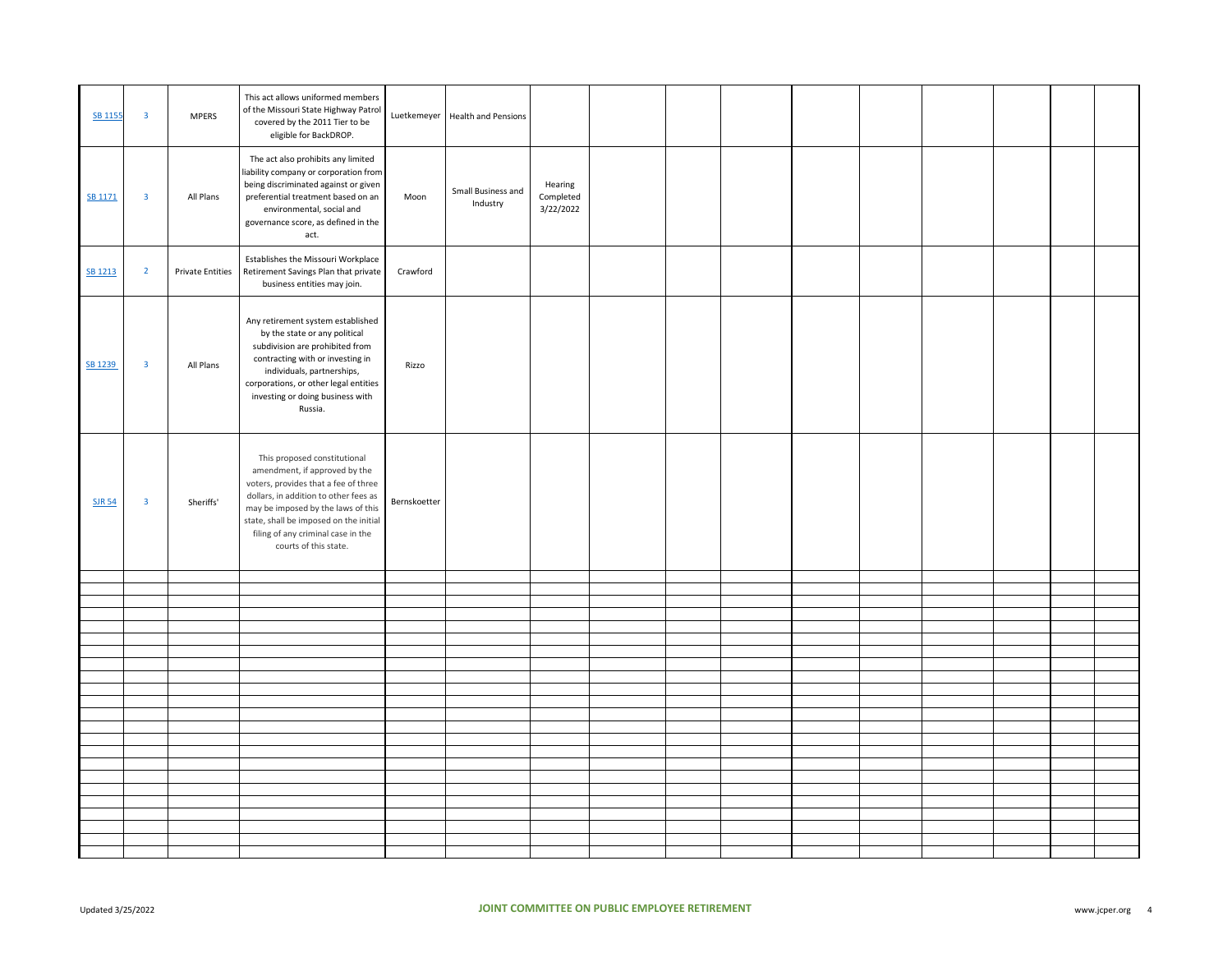|                       |                         |                                                                                                    | <b>HOUSE BILLS</b>                                                                                                                                                                                                                                                     |            |                       | <b>HOUSE ACTION</b>                                                                                                          |                                                                                                                                       |                        |                                                                                                                                              |                       |                                | <b>SENATE ACTION</b>       |                    |              | <b>OTHER ACTION</b>  |
|-----------------------|-------------------------|----------------------------------------------------------------------------------------------------|------------------------------------------------------------------------------------------------------------------------------------------------------------------------------------------------------------------------------------------------------------------------|------------|-----------------------|------------------------------------------------------------------------------------------------------------------------------|---------------------------------------------------------------------------------------------------------------------------------------|------------------------|----------------------------------------------------------------------------------------------------------------------------------------------|-----------------------|--------------------------------|----------------------------|--------------------|--------------|----------------------|
| Bill<br><b>Number</b> | Impact<br>Level         | <b>System Affected</b>                                                                             | Description                                                                                                                                                                                                                                                            | Sponsor    | Committee<br>Assigned | Date/Time<br><b>Hearing Rm</b>                                                                                               | Committee<br><b>Action</b>                                                                                                            | Perfected              | Passed 3rd<br>Read                                                                                                                           | Committee<br>Assigned | Date/Time<br><b>Hearing Rm</b> | Committee<br><b>Action</b> | Passed 3rd<br>Read | <b>Notes</b> | Gov<br><b>Action</b> |
| <b>HB 1473</b>        | $\mathbf{1}$            | LAGERS                                                                                             | Allows third class counties and Cape<br>Girardeau the option to elect<br>telecommunicators, jailors and emergency<br>medical personnel as public safety members                                                                                                        | Pike       | Pensions              | Hearing<br>Conducted<br>1/12/2022<br>Executive<br>Session<br>Completed<br>1/19/2022<br>Voted<br>Do Pass                      | 1/19/2022<br>Referred to<br>Rules -<br>Administrative<br>Oversight<br>Executive<br>Session<br>Completed<br>2/14/2022<br>Voted Do Pass | 3/01/2022<br>Perfected | 3/9/2022<br>Placed on<br>informal<br>calendar for<br>Third read<br>3/10/2022<br><b>Third Read</b><br>and Passed<br>and Reported<br>to Senate |                       |                                |                            |                    |              |                      |
| <b>HB 1476</b>        | $\overline{2}$          | St. Louis Police<br><b>Retirement System</b>                                                       | Transfers control of the City of St. Louis<br>Police Department to the Board of Police<br>Commissioners. Modifies the composition of<br>the retirement system's board of trustees.                                                                                     | Schroer    |                       |                                                                                                                              |                                                                                                                                       |                        |                                                                                                                                              |                       |                                |                            |                    |              |                      |
| <b>HB1506</b>         | $\overline{\mathbf{3}}$ | CERF                                                                                               | Authorizes a waiver for certain penalties for<br>late payment of property taxes.                                                                                                                                                                                       | Ellebracht |                       |                                                                                                                              |                                                                                                                                       |                        |                                                                                                                                              |                       |                                |                            |                    |              |                      |
| HB1564                | 1                       | <b>Blind Pension Fund</b>                                                                          | Modifies the mailing requirements for the<br>Blind Pension Fund.                                                                                                                                                                                                       | Griffith   | Emerging<br>Issues    |                                                                                                                              |                                                                                                                                       |                        |                                                                                                                                              |                       |                                |                            |                    |              |                      |
| HB1615                | 1                       | Public pension plans<br>sponsored by<br>political<br>subdivisions                                  | Provides that members of the General<br>Assembly are ex officio members of all<br>boards, commissions, committees, councils<br>and other legislative or regulatory bodies of<br>all political subdivisions within the<br>boundaries of a member's legislative district | Lovasco    |                       |                                                                                                                              |                                                                                                                                       |                        |                                                                                                                                              |                       |                                |                            |                    |              |                      |
| HB1670                | $\overline{3}$          | Certain Government<br>Entities                                                                     | Creates a provision that prohibits certain<br>government entities from doing business<br>with entities that require individuals to<br>undergo COVID-19 vaccinations or provide<br>proof of COVID-19 vaccination.                                                       | Seitz      | Judiciary             | Hearing<br>Conducted<br>2/16/2022<br>Action<br>Postponed<br>Hearing<br>Completed<br>3/23/2022<br><b>HCS Voted</b><br>Do Pass | 3/24/2022<br>Referred to<br>Rules -<br>Administrative<br>Oversight                                                                    |                        |                                                                                                                                              |                       |                                |                            |                    |              |                      |
| HB1676                | $\overline{\mathbf{3}}$ | LAGERS                                                                                             | Changes the job title of "emergency<br>telecommunicators" to "emergency<br>telecommunicator first responders."                                                                                                                                                         | Perkins    |                       |                                                                                                                              |                                                                                                                                       |                        |                                                                                                                                              |                       |                                |                            |                    |              |                      |
| HB1691                | $\overline{2}$          | Public pension plans<br>sponsored by<br>certain political<br>subdivisions as<br>defined by the act | Prohibits the state and certain political<br>subdivisions from entering into a contract<br>with a employer or company that engages in<br>discrimination against unvaccinated, as<br>described in the act.                                                              | Boggs      | Judiciary             | Hearing<br>Conducted<br>1/25/2022                                                                                            |                                                                                                                                       |                        |                                                                                                                                              |                       |                                |                            |                    |              |                      |

## 2022 REGULAR SESSION - HOUSE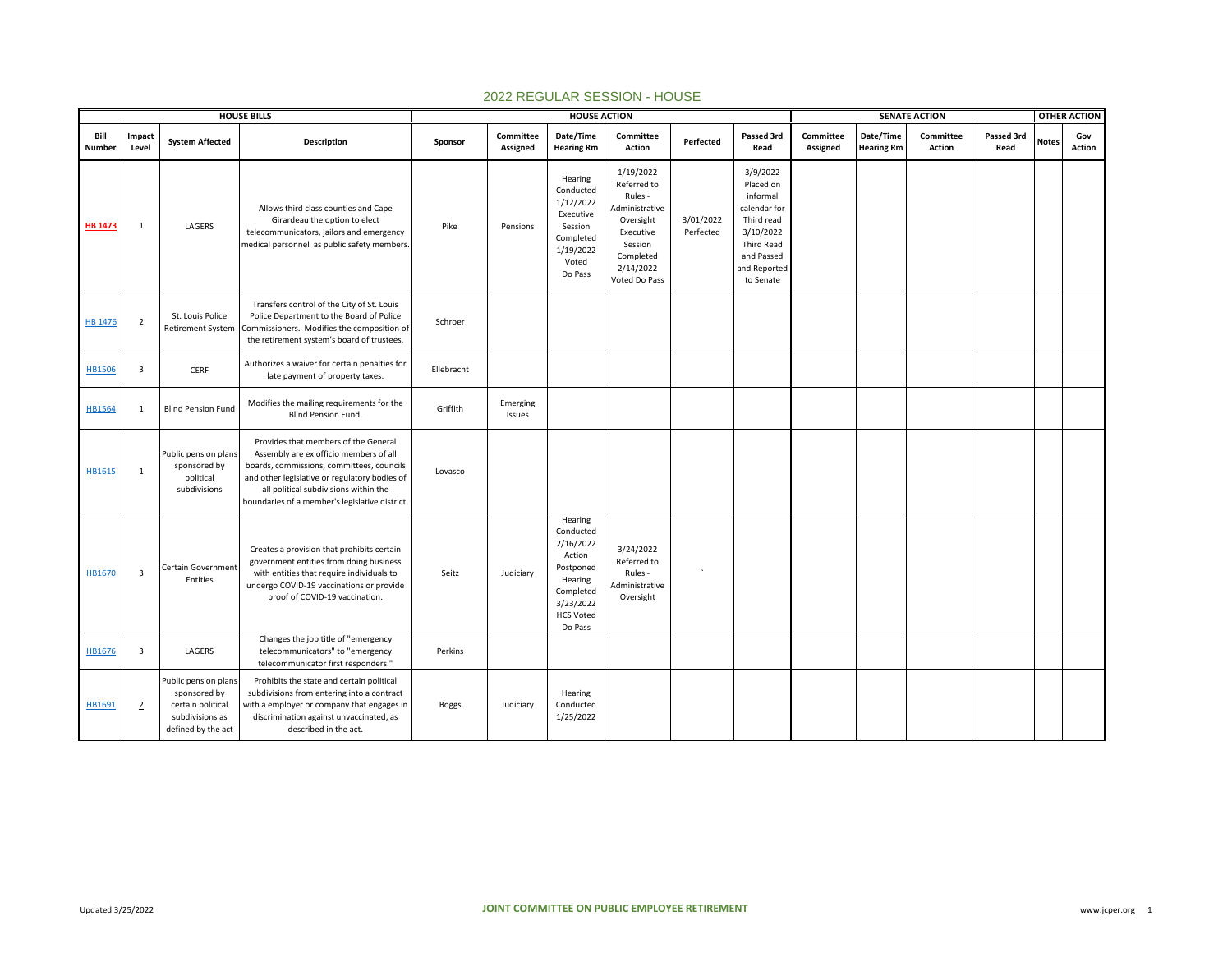| <b>HB1732</b> | 1                       | <b>Private Entities</b>                                | Establishes the Missouri Workplace<br>Retirement Savings Plan that private business<br>entities may join.                                                                                                                                                                                                                                   | O'Donnell        | Financial<br>Institutions                | Hearing<br>Conducted<br>1/12/2022<br>Executive<br>Completed<br>1/19/2022<br><b>HCS</b><br>Voted<br>Do Pass         | 1/20/2022<br>Referred to<br>Rules -<br>Administrative<br>Oversight<br>Executive<br>Session<br>Completed<br>2/07/2022<br>Voted Do Pass | 3/1/2022<br>Placed on<br>Informal<br>Calendar<br>3/3/2022<br>Perfected                                                                                                                               | 3/9/2022<br>Placed on<br>informal<br>calendar for<br>Third read<br>3/10/2022<br><b>Third Read</b><br>and Passed<br>and Reported<br>to Senate                          |  |  |  |
|---------------|-------------------------|--------------------------------------------------------|---------------------------------------------------------------------------------------------------------------------------------------------------------------------------------------------------------------------------------------------------------------------------------------------------------------------------------------------|------------------|------------------------------------------|--------------------------------------------------------------------------------------------------------------------|---------------------------------------------------------------------------------------------------------------------------------------|------------------------------------------------------------------------------------------------------------------------------------------------------------------------------------------------------|-----------------------------------------------------------------------------------------------------------------------------------------------------------------------|--|--|--|
| <b>HB1750</b> | 3                       | PSRS, PEERS, Kansas<br>City PSRS and St.<br>Louis PSRS | 168.036: Allows school districts to issue<br>school district teaching permits for persons<br>without a certificate of license to teach<br>granted by the State Board Of Education.<br>37.850: Requires plans to submitted<br>compensation details of all employees which<br>includes all all forms of compensation and<br>benefits awarded. | Basye            | Elementary<br>and Secondary<br>Education | Hearing<br>Conducted<br>1/19/2022<br>Executive<br>Session<br>Completed<br>2/01/2022<br><b>HCS Voted</b><br>Do Pass | 2/01/2022 Rules<br>- Legislative<br>Oversight<br>Executive<br>Session<br>Completed<br>2/10/2022<br>Voted Do Pass                      | 3/07/2022<br>Placed on<br>Formal<br>Perfection<br>Calendar<br>3/9/2022<br>Perfected with<br>Amendments<br><b>Fiscal Review</b><br>Executive<br>Session<br>Completed<br>3/23/2022<br>Voted<br>Do Pass | <b>Fiscal Review</b><br>Executive<br>Session<br>Completed<br>3/23/2022<br>Voted<br>Do Pass<br>3/24/2022<br>Placed on<br>Informal<br>Calendar for<br><b>Third Read</b> |  |  |  |
| HB1770        | $\overline{\mathbf{3}}$ | Al Public School<br>Systems                            | Modifies the salary for permanent contract<br>teachers for all public school systems. This<br>provision does not apply to St. Louis City.                                                                                                                                                                                                   | Lewis            | Elementary<br>and Secondary<br>Education | Hearing<br>Scheduled<br>3/29/2022<br>HHR <sub>7</sub><br>8:00 am                                                   |                                                                                                                                       |                                                                                                                                                                                                      |                                                                                                                                                                       |  |  |  |
| HB1831        | 3                       | St. Louis PSRS                                         | Provides a one time supplemental payment<br>for retired members and beneficiaries of the<br>St. Louis PSRS, subject to state<br>appropriations.                                                                                                                                                                                             | Gray             |                                          |                                                                                                                    |                                                                                                                                       |                                                                                                                                                                                                      |                                                                                                                                                                       |  |  |  |
| HB1881        | 3                       | PSRS and PEERS                                         | Modifies the working after retirement critical<br>shortage law for PSRS and PEERS. Increases<br>the length of time, from two years to four<br>years, that a retired member may work after<br>retirement without losing his or her<br>retirement benefit when a district has<br>declared a teacher/employee critical<br>shortage.            | Black (7)        | Elementary<br>and Secondary<br>Education | Hearing<br>Completed<br>2/22/2022<br>Executive<br>Session<br>Completed<br>2/23/2022<br>Voted<br>Do Pass            | 2/24/2022<br>Referred to<br>Rules -<br>Legislative<br>Oversight<br>Hearing<br>Completed<br>3/24/2022<br>Voted Do Pass                 |                                                                                                                                                                                                      |                                                                                                                                                                       |  |  |  |
| <b>HB1886</b> | 1                       | LAGERS                                                 | Repeals the prohibition on counties other<br>than third class counties and Cape Girardeau<br>County from being able to elect to cover<br>emergency telecommunicators, jailors, and<br>emergency medical service personnel as<br>public safety members.                                                                                      | Rogers           |                                          |                                                                                                                    |                                                                                                                                       |                                                                                                                                                                                                      |                                                                                                                                                                       |  |  |  |
| HB1925        | 1                       | <b>Blind Pension Fund</b>                              | Modifies the mailing requirements for the<br><b>Blind Pension Fund.</b>                                                                                                                                                                                                                                                                     | Walsh Moore (93) |                                          |                                                                                                                    |                                                                                                                                       |                                                                                                                                                                                                      |                                                                                                                                                                       |  |  |  |
| HB1927        | 1                       |                                                        | Excludes certain retirement accounts from<br>the determination of eligibility under the<br>Ticket to Work Health Assurance Program.                                                                                                                                                                                                         | Walsh Moore (93) |                                          |                                                                                                                    |                                                                                                                                       |                                                                                                                                                                                                      |                                                                                                                                                                       |  |  |  |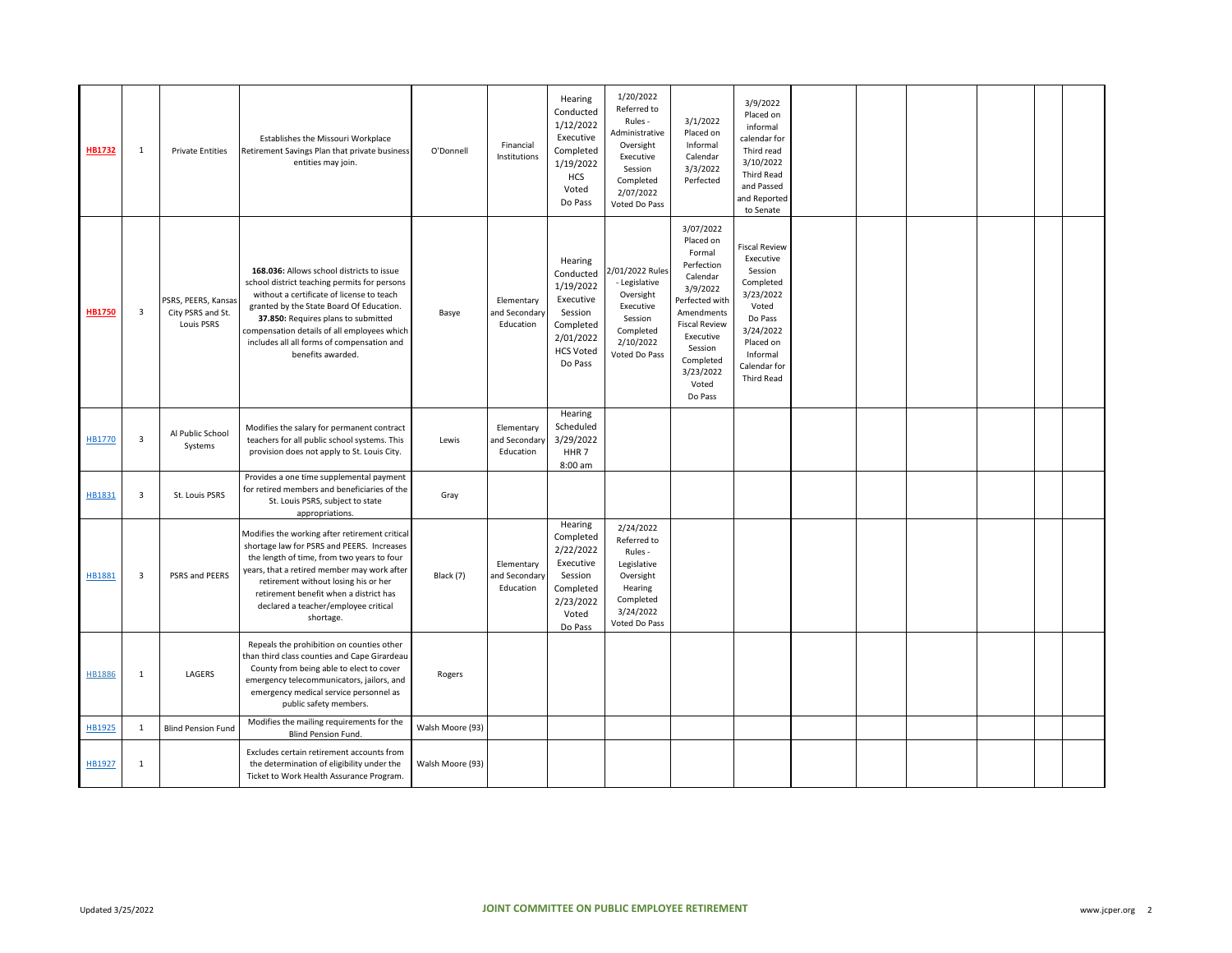| HB1984 | $\overline{2}$          | <b>MPERS</b>                                           | Modifies the terms of the elected members<br>of the MoDOT and Highway Patrol<br>Employees' Retirement System board of<br>trustees.                                                                                                                                                                                                                                                                                                                                                                                                                                                                                                                                                                                                                                      | Hovis     | Pensions                                 | Hearing<br>Completed<br>02/09/2022<br>Executive<br>Completed<br>2/16/2022<br><b>HCS</b><br>Voted<br>Do Pass          | 2/22/2022<br>Referred to<br>Consent and<br>House<br>Procedure<br>Executive<br>Session<br>Completed<br>3/01/2022<br>Voted Do Pass   | 3/22/2022<br>Perfected by<br>Consent | 3/24/2022<br>Third Read<br>and Passed |  |  |  |
|--------|-------------------------|--------------------------------------------------------|-------------------------------------------------------------------------------------------------------------------------------------------------------------------------------------------------------------------------------------------------------------------------------------------------------------------------------------------------------------------------------------------------------------------------------------------------------------------------------------------------------------------------------------------------------------------------------------------------------------------------------------------------------------------------------------------------------------------------------------------------------------------------|-----------|------------------------------------------|----------------------------------------------------------------------------------------------------------------------|------------------------------------------------------------------------------------------------------------------------------------|--------------------------------------|---------------------------------------|--|--|--|
| HB1998 | $\overline{\mathbf{3}}$ | PSRS, PEERS, Kansas<br>City PSRS and St.<br>Louis PSRS | Allows school districts to issue school district<br>teaching permits for persons without a<br>certificate of license to teach granted by the<br>State Board Of Education.                                                                                                                                                                                                                                                                                                                                                                                                                                                                                                                                                                                               | Davidson  | Elementary<br>ind Secondary<br>Education | Hearing<br>Completed<br>2/22/2022<br>Executive<br>Session<br>Completed<br>3/1/2022<br><b>HCS</b><br>Voted Do<br>Pass | 3/02/2022<br>Referred to<br>Rules -<br>Legislative<br>Oversight<br>Executive<br>Session<br>Completed<br>3/24/2022<br>Voted Do Pass |                                      |                                       |  |  |  |
| HB2057 | $\overline{\mathbf{3}}$ | LAGERS                                                 | Changes the job title of "emergency<br>telecommunicators" to "telecommunicator<br>first responders."                                                                                                                                                                                                                                                                                                                                                                                                                                                                                                                                                                                                                                                                    | Sauls     |                                          |                                                                                                                      |                                                                                                                                    |                                      |                                       |  |  |  |
| HB2089 | 3                       | PSRS and PEERS                                         | Modifies provisions relating to teacher<br>employment. Modifies the working after<br>retirement critical shortage law for PSRS and<br>PEERS. Increases the length of time, from<br>two years to four years, that a retired<br>member may work after retirement without<br>losing his or her retirement benefit when a<br>district has declared a teacher/employee<br>critical shortage. Repeals the prohibition on<br>retired members being employed as a<br>superintendent under critical shortage.                                                                                                                                                                                                                                                                    | Pollitt   |                                          |                                                                                                                      |                                                                                                                                    |                                      |                                       |  |  |  |
| HB2114 | $\overline{\mathbf{3}}$ | PSRS & PEERS                                           | 169.560: Modifies the amount of<br>compensation that a retired PSRS member<br>may earn without a discontinuance of the<br>member's retirement benefit while working<br>after retirement in a position that does not<br>require teacher certification. Instead of<br>compensation being limited to sixty percent<br>of the minimum teacher's salary, allowable<br>compensation will be limited to the annual<br>earnings limit applicable to a Social Security<br>recipient working while receiving Social<br>Security benefits. 169.596: Increases the<br>length of time, from two years to four years,<br>that a retired member may work after<br>retirement without losing his or her<br>retirement benefit when a school district has<br>declared a teacher/employee | Black (7) | Pensions                                 | Hearing<br>Completed<br>1/26/2022<br>Executive<br>Session<br>Completed<br>02/09/2022<br>Voted<br>Do Pass             | 2/10/2022<br>Referred to<br>Rules -<br>Administrative<br>Oversight                                                                 |                                      |                                       |  |  |  |
| HB2161 | $\overline{\mathbf{3}}$ | <b>PSRS</b>                                            | Reauthorizes the 2.55 multiplier for teachers<br>retiring with 32 or more years of service. E.C.                                                                                                                                                                                                                                                                                                                                                                                                                                                                                                                                                                                                                                                                        | Dinkins   | Pensions                                 | Hearing<br>Completed<br>3/23/2022                                                                                    |                                                                                                                                    |                                      |                                       |  |  |  |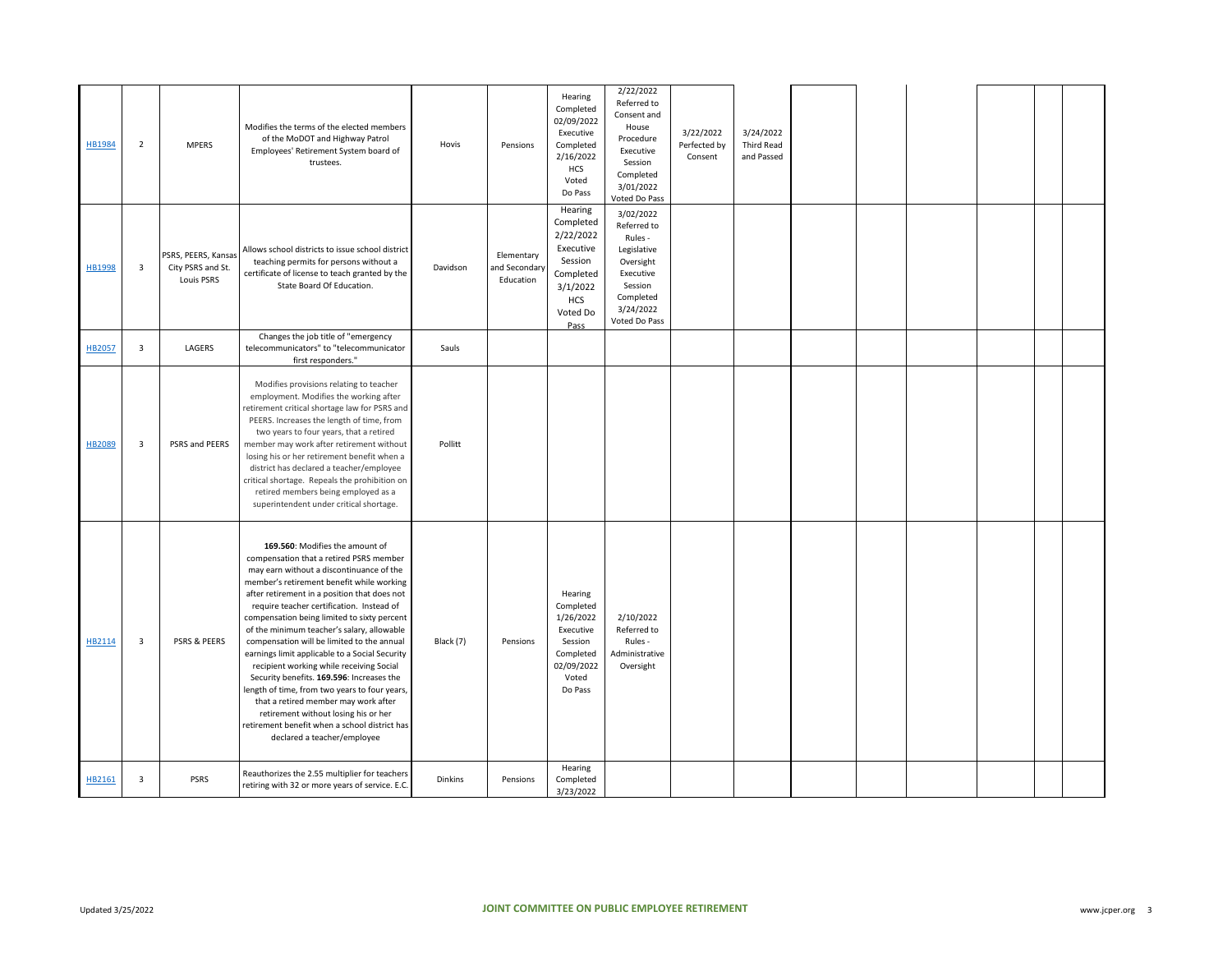| HB2194 | 3              | PSRS & PEERS                                    | Modifies the amount of compensation that a<br>retired PSRS member may earn without a<br>discontinuance of the member's retirement<br>benefit while working after retirement in a<br>position that does not require teacher<br>certification. Instead of compensation being<br>limited to sixty percent of the minimum<br>teacher's salary, allowable compensation will<br>be sixty percent of the average teacher's<br>salary for the primary district the person is<br>employed in after retirement. | <b>Kelley</b> (127) | Pensions |                                                                                                          |                                                                    |  |  |  |  |
|--------|----------------|-------------------------------------------------|-------------------------------------------------------------------------------------------------------------------------------------------------------------------------------------------------------------------------------------------------------------------------------------------------------------------------------------------------------------------------------------------------------------------------------------------------------------------------------------------------------|---------------------|----------|----------------------------------------------------------------------------------------------------------|--------------------------------------------------------------------|--|--|--|--|
| HB2216 | 3              | PSRS & PEERS                                    | Modifies the amount of compensation that a<br>retired PSRS member may earn without a<br>discontinuance of the member's retirement<br>benefit while working after retirement in a<br>position that does not require teacher<br>certification. Instead of compensation being<br>limited to sixty percent of the minimum<br>teacher's salary, allowable compensation will<br>be sixty percent of the average teacher's<br>salary for the primary district the person is<br>employed in after retirement. | Bromley             | Pensions |                                                                                                          |                                                                    |  |  |  |  |
| HB2234 | $\overline{2}$ | MOSERS, MPERS,<br>Judicial Retirement<br>System | Modifies multiple provisions for MOSERS,<br>MPERS and the Judicial Retirement System.                                                                                                                                                                                                                                                                                                                                                                                                                 | Black (7)           | Pensions | Hearing<br>Completed<br>1/26/2022<br>Executive<br>Session<br>Completed<br>02/09/2022<br>Voted<br>Do Pass | 2/10/2022<br>Referred to<br>Rules -<br>Administrative<br>Oversight |  |  |  |  |
| HB2235 | 3              | MOSERS and<br><b>MPERS</b>                      | Requires the MOSERS and MPERS boards of<br>trustees to establish a buy-out program for<br>terminated vested members by January 1,<br>2023. Such members may make a one-time<br>election to receive a lump sum payment<br>equal to sixty percent of the present value of<br>their deferred annuity, or a greater<br>percentage, if determined by the board.                                                                                                                                            | Black (7)           |          |                                                                                                          |                                                                    |  |  |  |  |
| HB2236 | 3              | MOSERS and<br><b>MPERS</b>                      | Allows a retired member of MOSERS or<br>MPERS who returns to employment and<br>subsequently marries to elect a joint and<br>survivor option benefit plan upon re-entry<br>into retirement if the member was not<br>eligible for a joint and survivor option benefit<br>plan at the original retirement date.                                                                                                                                                                                          | Black (7)           |          |                                                                                                          |                                                                    |  |  |  |  |
| HB2245 | 3              | <b>MPERS</b>                                    | Permits uniformed members of the Highway<br>Patrol who are members of the 2011 Tier to<br>be eligible for BackDROP.                                                                                                                                                                                                                                                                                                                                                                                   | Copeland            | Pensions |                                                                                                          |                                                                    |  |  |  |  |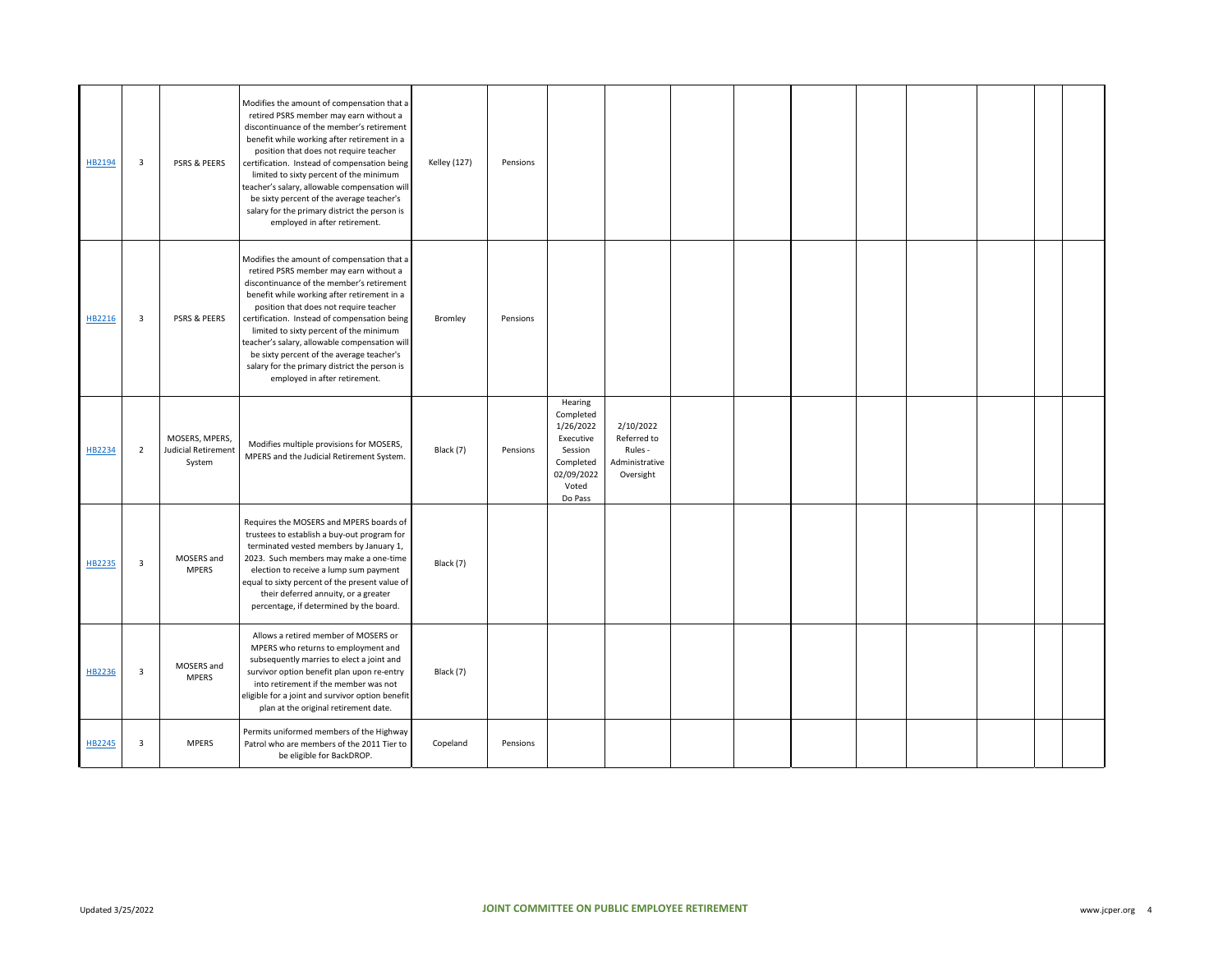| <b>HB2304</b> | $\overline{\mathbf{3}}$ | PSRS & PEERS                                 | Creates a provision that allows a retired<br>person to continue to receive their<br>retirement benefit to be employed on a part-<br>time or temporary substitute basis without<br>discontinuance of the persons retirement<br>benefit.  | Lewis     | Elementary<br>and Secondary<br>Education | Hearing<br>Conducted<br>1/13/2022<br>Executive<br>Session<br>Completed<br>1/25/2022<br>HCS<br>Voted<br>Do Pass         | 1/27/2022<br>Referred to<br>Rules -<br>Legislative<br>Oversight<br>Executive<br>Session<br>Completed<br>2/1/2022<br>Voted<br>Do Pass | 2/16/2022<br>Placed on<br>Informal<br>Perfection<br>Calendar<br>3/1/2022<br>Perfected with<br>Amendments | 3/03/2022<br>Placed on<br>Informal<br>Calendar<br>for Third<br>Reading<br>3/10/2022<br><b>Third Read</b><br>and Passed<br>and Reported<br>to Senate |  |  |  |
|---------------|-------------------------|----------------------------------------------|-----------------------------------------------------------------------------------------------------------------------------------------------------------------------------------------------------------------------------------------|-----------|------------------------------------------|------------------------------------------------------------------------------------------------------------------------|--------------------------------------------------------------------------------------------------------------------------------------|----------------------------------------------------------------------------------------------------------|-----------------------------------------------------------------------------------------------------------------------------------------------------|--|--|--|
| HB2352        | $\overline{\mathbf{3}}$ | St. Louis PSRS                               | Provides a one time supplemental payment<br>for retired members and beneficiaries of the<br>St. Louis PSRS, subject to state<br>appropriations.                                                                                         | Anderson  |                                          |                                                                                                                        |                                                                                                                                      |                                                                                                          |                                                                                                                                                     |  |  |  |
| <b>HB2381</b> | $\overline{\mathbf{3}}$ | LAGERS                                       | Changes the job title of "emergency<br>telecommunicators" to "telecommunicator<br>first responders."                                                                                                                                    | Roden     | Public Safety                            | Hearing<br>Conducted<br>1/25/2022<br>Executive<br>Session<br>Completed<br>02/01/2022<br><b>HCS</b><br>Voted<br>Do Pass | 2/1/2022<br>Referred to<br>Rules -<br>Legislative<br>Oversight<br>Hearing<br>Completed<br>3/3/2022<br>Voted Do Pass                  |                                                                                                          |                                                                                                                                                     |  |  |  |
| <b>HB2400</b> | $\overline{2}$          | All newly created<br>private plans           | This bill provides that both a client and a<br>registered professional employer<br>organization (PEO) shall each be deemed an<br>employer for purposes of sponsoring<br>retirement and welfare benefits plans for<br>covered employees. | Houx      | Pensions                                 | Hearing<br>Completed<br>2/16/2022<br>Executive<br>Session<br>Completed<br>2/23/2022<br>Voted<br>Do Pass                | 2/23/2022<br>Referred to<br>Consent and<br>House<br>Procedure<br>Hearing<br>Scheduled<br>3/1/2022<br>Voted Do Pass                   |                                                                                                          |                                                                                                                                                     |  |  |  |
| HB2430        | $\overline{3}$          | <b>PSRS</b>                                  | Reauthorizes the 2.55 multiplier for teachers<br>retiring with 32 or more years of service.                                                                                                                                             | Black (7) | Pensions                                 | Hearing<br>Completed<br>3/23/2022                                                                                      |                                                                                                                                      |                                                                                                          |                                                                                                                                                     |  |  |  |
| HB2432        | $\overline{2}$          | St. Louis Police<br><b>Retirement System</b> | Transfers control of the City of St. Louis<br>Police Department to the Board of Police<br>Commissioners. Modifies the composition of<br>the retirement system's board of trustees.                                                      | Roden     | <b>Public Safety</b>                     |                                                                                                                        |                                                                                                                                      |                                                                                                          |                                                                                                                                                     |  |  |  |
| HB2494        | $\overline{2}$          | <b>PSRS &amp; PEERS</b>                      | Creates a provision that allows a retired<br>person to continue to receive their<br>retirement benefit to be employed on a part-<br>time or temporary substitute basis without<br>discontinuance of the persons retirement<br>benefit.  | Black (7) | Pensions                                 |                                                                                                                        |                                                                                                                                      |                                                                                                          |                                                                                                                                                     |  |  |  |
| HB2652        | $\overline{\mathbf{3}}$ | <b>PSRS</b>                                  | The bill allows school districts to include<br>differentiated placement of teachers on the<br>salary schedule to provide increased<br>compensation to recruit and retain teachers<br>in hard-to-staff subject areas and schools         | Haffner   | Elementary<br>and Secondary<br>Education | Hearing<br>Completed<br>3/08/2022<br>Executive<br>Session<br>Completed<br>3/22/2022<br><b>HCS Voted Do</b><br>Pass     | 3/22/2022<br>Referred to<br>Rules -<br>Legislative<br>Oversight<br>Hearing<br>Completed<br>3/24/2022<br>Voted Do Pass                |                                                                                                          |                                                                                                                                                     |  |  |  |
| HB2671        | $\overline{\mathbf{3}}$ | St. Louis Police<br>Retirement System        | Transfers control of the City of St. Louis<br>Police Department to the Board of Police<br>Commissioners. Modifies the composition of<br>the retirement system's board of trustees.                                                      | Schroer   |                                          |                                                                                                                        |                                                                                                                                      |                                                                                                          |                                                                                                                                                     |  |  |  |